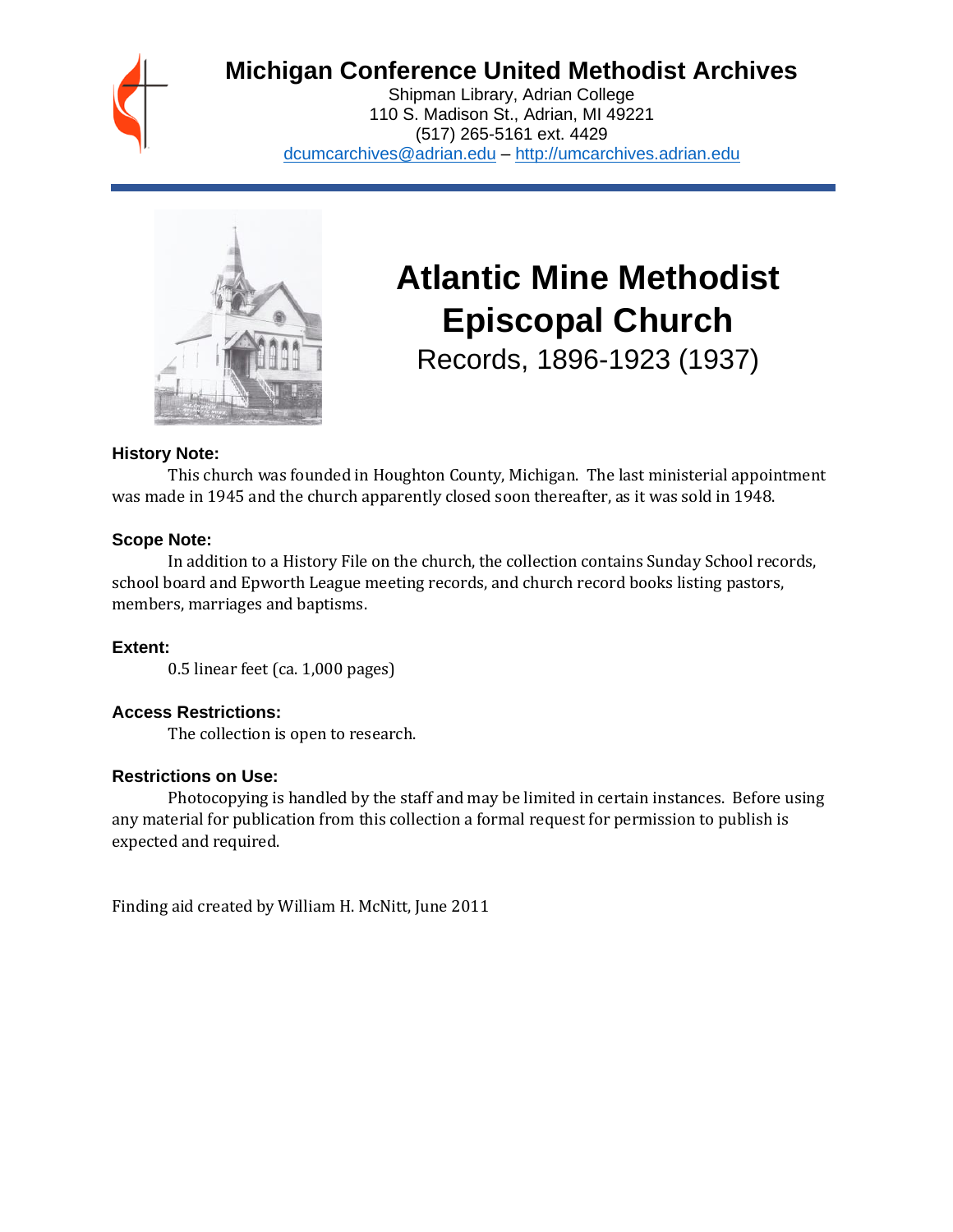#### **Appointments List**

- 1873-1874: John J. Hodge
- 1874-1875: Edwin Craven
- 1875-1876[: David B. Millar](http://umcarchives.adrian.edu/clergy/millardb.php)
- 1876-1877: Thomas G. Omans
- 1877-1878: John S. Paull
- 1878-1880: Isaac Johnston
- 1880-1881: Thomas B. McGee
- 1881-1882: Charles L. Church
- 1882-1884: Alexander S. Fair
- 1884-1887: Philip Lowry
- 1887-1889: John Bettes
- 1889-1892: John L. Walker
- 1892-1893: Matthew J. Stevens
- 1893-1895: William E. Casper
- 1895-1897: Thomas J. Purdue
- 1897-1898: Joseph S. Mitchell
- 1898-1902: Harry Gillingham
- 1899-1900: Edson D. White
- 1902-1906: <u>James T.M. Stephens</u>
- 1906-1908: John J. Strike
- 1908-1913: Frank C. Watters
- 1913-1916: Henry Rogers
- 1916-1919: Ernest Brown
- 1919-1923: Henry Rogers
- 1923-1925: John T. Bunney
- 1925-1926: John J. Pacey
- 1926-1927: John H. Bosanko
- 1927-1929: Lewis Elmer Shanks
- 1929-1930: Herbert C. Cooley
- 1930-1931: To be supplied
- 1931-1934: John B. Sluyter
- 1934-1938: Harry Felton
- 1938-1939: Frederick A. Bolander
- 1939-1940: To be supplied
- 1940-1941: Clarence Finch
- 1941-1946: John A. Larsen